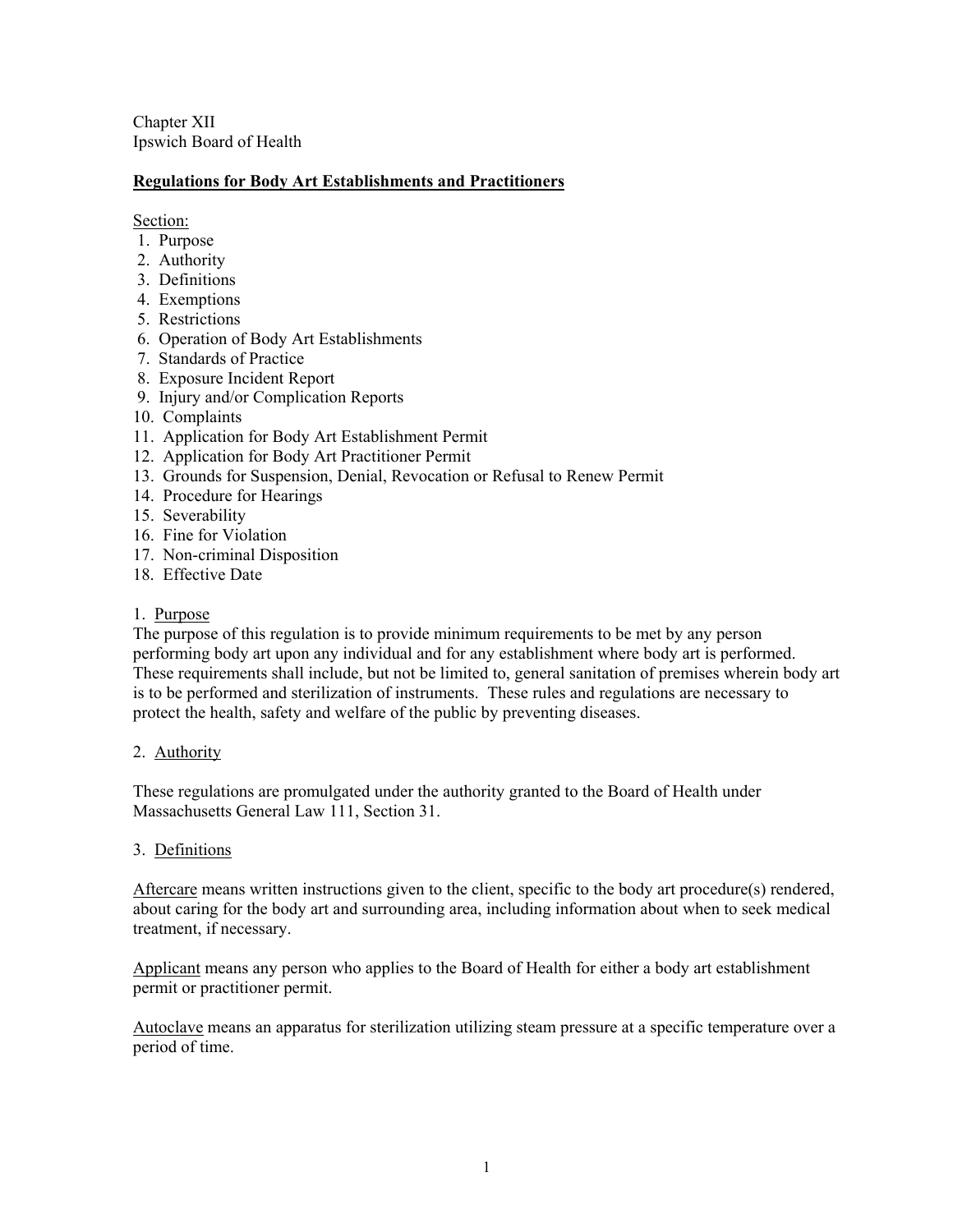Autoclaving means a process which results in the destruction of all forms of microbial life, including highly resistant spores, by the use of an autoclave for a minimum of thirty minutes at 20 pounds of pressure (PSI) at a temperature of 270 degrees Fahrenheit.

Bloodborne Pathogens Standard means OSHA Guidelines contained in 20 CFR 1910.1030, entitled "Occupational Exposure to Bloodborne Pathogens."

Board of Health or Board means the Board of Health that has jurisdiction in the community in which a body art establishment is located including the Board or officer having like powers and duties in towns where there is no Board of Health.

Body Art means the practice of physical body adornment by permitted establishments and practitioners using, but not limited to, the following techniques: body piercing, tattooing, cosmetic tattooing, branding, and scarification. This definition does not include practices that are considered medical procedures by the Board of Registration in Medicine, such as implants under the skin, which procedures are prohibited.

Body Art Establishment or Establishment means a location, place, or business that has been granted a permit by the Board, whether public or private, where the practices of body art are performed, whether or not for profit.

Body Art Practitioner or Practitioner means a specifically identified individual who has been granted a permit by the Board to perform body art in an establishment that has been granted a permit by the Board.

Body Piercing means puncturing or penetrating the skin of a client with presterilized single-use needles and the insertion of presterilized jewelry or other adornment into the opening. This definition excludes piercing of the earlobe with a presterilized single-use stud-and-clasp system manufactured exclusively for ear-piercing.

Braiding means the cutting of strips of skin of a person, which strips are then to be intertwined with one another and placed onto such person so as to cause or allow the incised and interwoven strips of skin to heal in such intertwined condition.

Branding means inducing a pattern of scar tissue by use of a heated material (usually metal) to the skin, making a serious burn, which eventually becomes a scar.

Cleaning area means the area in a Body Art Establishment used in the sterilization, sanitation or other cleaning of instruments or other equipment used for the practice of body art.

Client means a member of the public who requests a body art procedure at a body art establishment.

Contaminated Waste means waste as defined in 105 CMR 480.000: Storage and Disposal of Infectious or Physically Dangerous Medical or Biological Waste, State Sanitary Code, Chapter VIII and/or 29 Code of Federal Regulation part 1910.1030. This includes any liquid or semi-liquid blood or other potentially infectious material; contaminated items that would release blood or other potentially infectious material in a liquid or semi-liquid state if compressed; items on which there is dried blood or other potentially infectious material and which are capable of releasing these materials during handling; sharps and any wastes containing blood or other potentially infectious materials.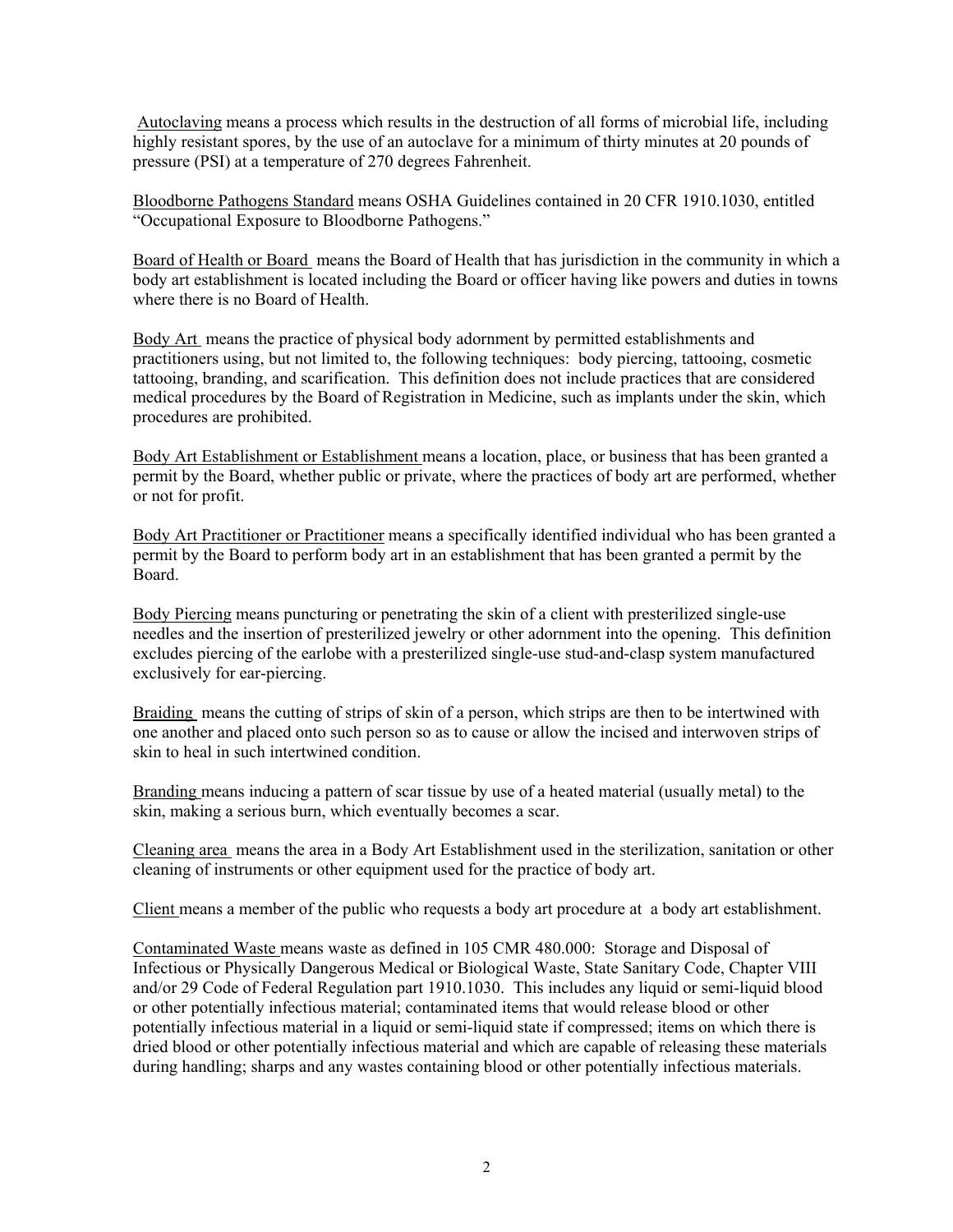Cosmetic Tattooing, also known as permanent cosmetics, micro pigment implantation or dermal pigmentation, means the implantation of permanent pigment around the eyes, lips and cheeks of the face and hair imitation.

Disinfectant means a product registered as a disinfectant by the U.S. Environmental Protection Agency (EPA).

Disinfection means the destruction of disease-causing microorganisms on inanimate objects or surfaces, thereby rendering these objects safe for use or handling.

Ear piercing means the puncturing of the lobe of the ear with a presterilized single-use stud-and-clasp ear-piercing system following the manufacturer's instructions.

Equipment means all machinery, including fixtures, containers, vessels, tools, devices, implements, furniture, display and storage areas, sinks, and all other apparatus and appurtenances used in connection with the operation of a body art establishment.

Exposure means an event whereby there is an eye, mouth or other mucus membrane, non-intact skin or parenteral contact with the blood or bodily fluids of another person or contact of an eye, mouth or other mucous membrane, non-intact skin or parenteral contact with other potentially infectious matter.

Hand Sink means a lavatory equipped with hot and cold running water under pressure, used solely for washing hands, arms, or other portions of the body.

Hot water means water that attains and maintains a temperature 110º-130ºF.

Instruments Used for Body Art means hand pieces, needles, needle bars, and other instruments that may come in contact with a client's body or may be exposed to bodily fluids during any body art procedure.

Invasive means entry into the client's body either by incision or insertion of any instruments into or through the skin or mucosa, or by any other means intended to puncture, break, or otherwise compromise the skin or mucosa.

Jewelry means any ornament inserted into a newly pierced area, which must be made of surgical implant-grade stainless steel; solid 14k or 18k white or yellow gold, niobium, titanium or platinum; or a dense, low-porosity plastic, which is free of nicks, scratches, or irregular surfaces and has been properly sterilized prior to use.

Light colored means a light reflectance value of 70 percent or greater.

Minor means any person under the age of eighteen (18) years.

Mobile Body Art Establishment means any trailer, truck, car, van, camper or other motorized or nonmotorized vehicle, a shed, tent, movable structure, bar, home or other facility wherein, or concert, fair, party or other event whereat one desires to or actually does conduct body art procedures.

Operator means any person who individually, or jointly or severally with others, owns, or controls an establishment, but is not a body art practitioner.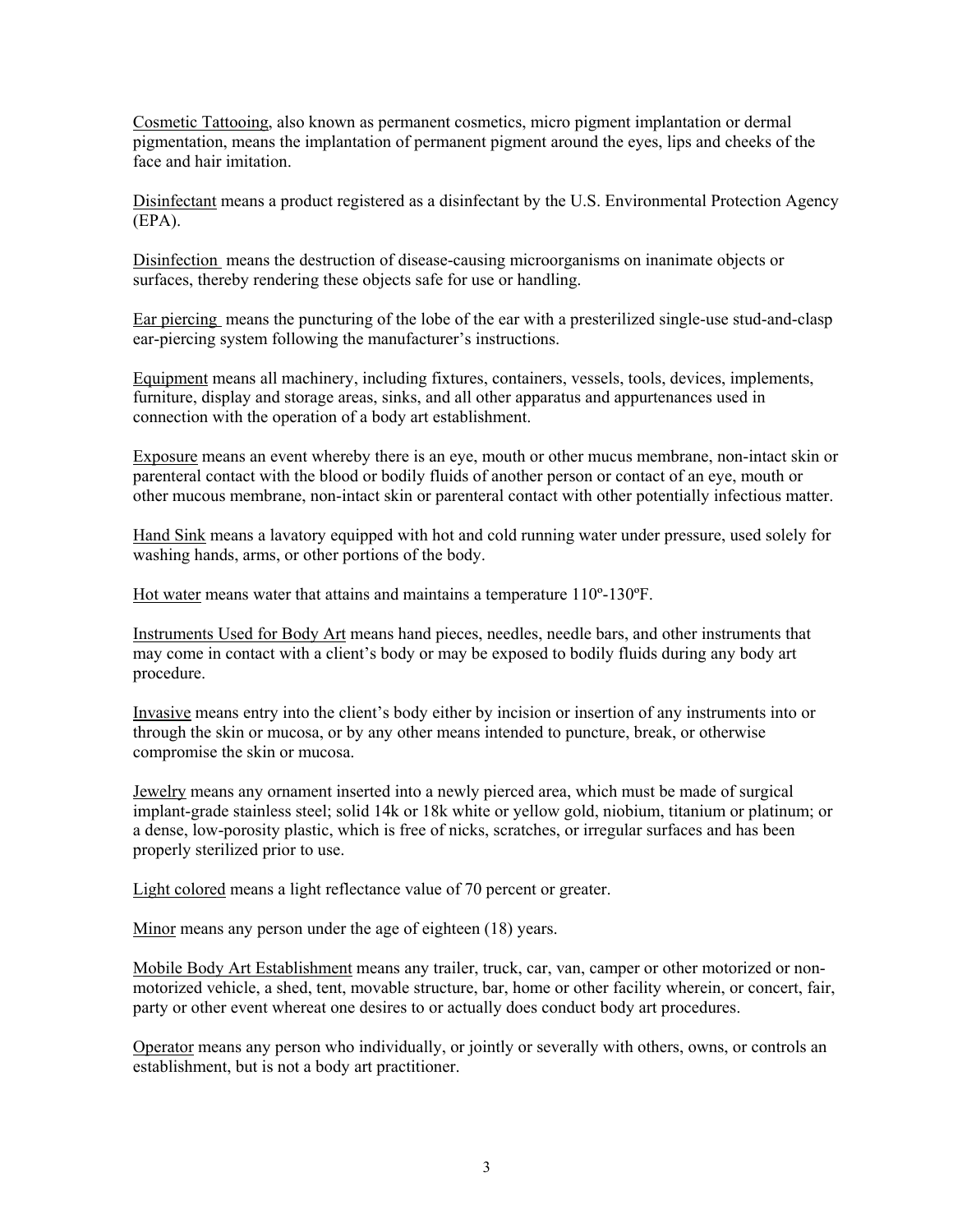Permit means Board approval in writing to either (1) operate a body art establishment or (2) as a body art practitioner within a body art establishment. Board approval shall be granted solely for the practice of body art pursuant to these regulations. Said permit is exclusive of the establishment's compliance with other licensing or permitting requirements that may exist within the Board's jurisdiction.

Person means an individual, any form of business or social organization or any other nongovernmental legal entity, including but not limited to corporations, partnerships, limited-liability companies, associations, trusts or unincorporated organizations.

Physician means an individual licensed as a qualified physician by the Board of Registration in Medicine pursuant to M.G.L.c. 112§ 2.

Procedure surface means any surface of an inanimate object that contacts the client's unclothed body during a body art procedure, skin preparation of the area adjacent to and including the body art procedure, or any associated work area which may require sanitizing.

Sanitary means clean and free of agents of infection or disease.

Sanitize means the application of a U.S. EPA registered sanitizer on a cleaned surface in accordance with the label instructions.

Scarification means altering skin texture by cutting the skin and controlling the body's healing process in order to produce wounds, which result in permanently raised wheals or bumps known as keloids.

Sharps means any object, sterile or contaminated, that may intentionally or accidentally cut or penetrate the skin or mucosa, including, but not limited to, needle devices, lancets, scalpel blades, razor blades, and broken glass.

Sharps Container means a puncture-resistant, leak-proof container that can be closed for handling, storage, transportation, and disposal and that is labeled with the International Biohazard Symbol.

Single Use Items means products or items that are intended for one-time,one-person use and are disposed of after use on each client, including, but not limited to, cotton swabs or balls, tissues or paper products, paper or plastic cups, gauze and sanitary coverings, razors, piercing needles, scalpel blades, stencils, ink cups, and protective gloves.

Sterilize means the use of a physical or chemical procedure to destroy all microbial life including highly resistant bacterial endospores.

Tattoo means the indelible mark, figure or decorative design introduced by insertion of dyes or pigments into or under the subcutaneous portion of the skin.

Tattooing means any method of placing ink or other pigment into or under the skin or mucosa by the aid of needles or any other instrument used to puncture the skin, resulting in permanent coloration of the skin or mucosa. This term includes all forms of cosmetic tattooing.

Temporary Body Art Establishment means the same as Mobile Body Art Establishment.

Three dimensional "3D" Body Art or Beading or Implantation means the form of body art consisting of or requiring the placement, injection or insertion of an object, device or other thing made of matters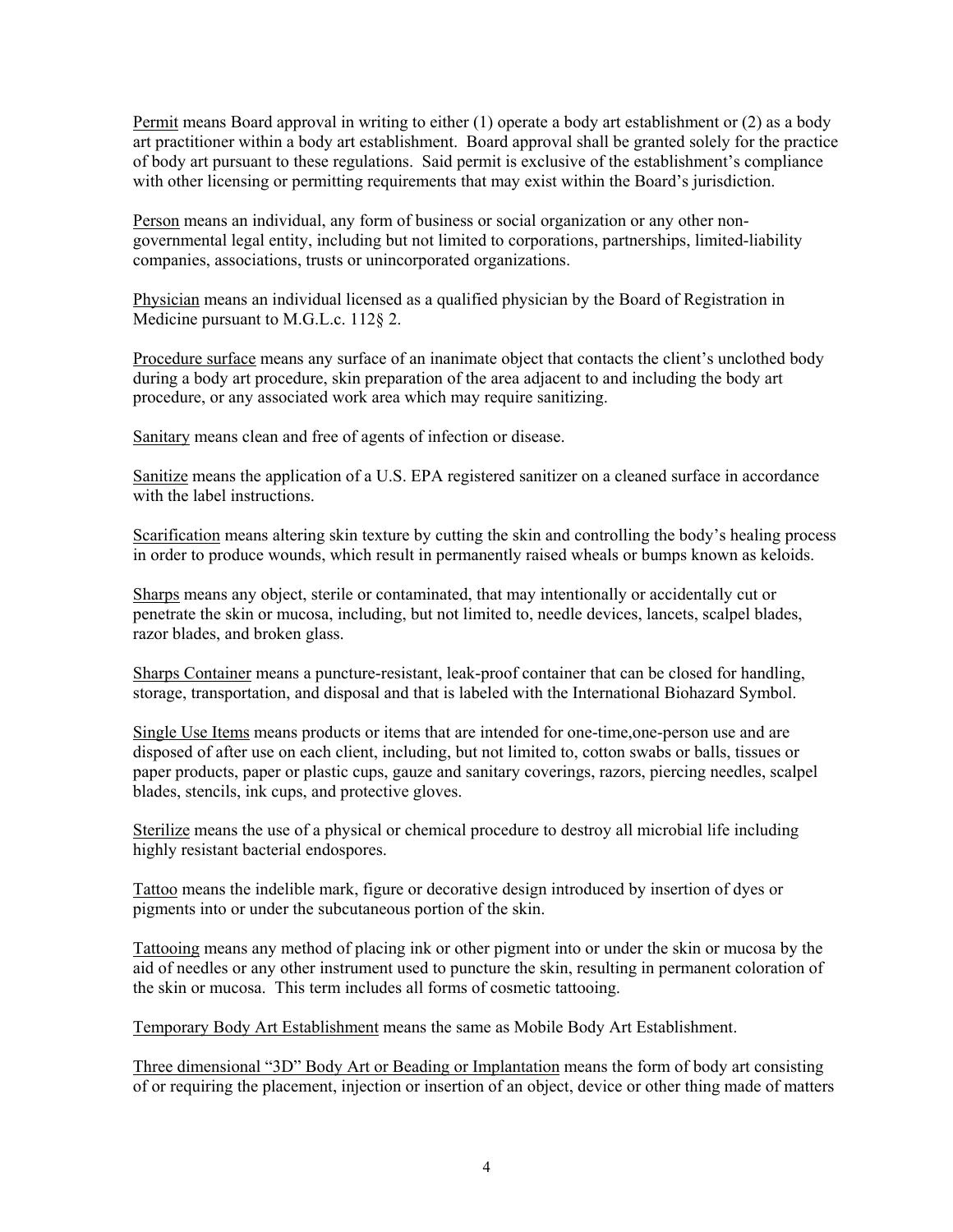such as steel, titanium, rubber, latex, plastic, glass or other inert materials, beneath the surface of the skin of a person. This term does not include Body Piercing.

Ultrasonic Cleaning Unit means a unit approved by the Board, physically large enough to fully submerge instruments in liquid, which removes all foreign matter from the instruments by means of high frequency oscillations transmitted through the contained liquid.

Universal Precautions means a set of guidelines and controls, published by the Centers for Disease Control and Prevention (CDC), as "Guidelines for Prevention of Transmission of Human Immunodeficiency Virus (HIV) and Hepatitis B Virus (HBV) to Health-Care and Public-Safety Workers" in Morbidity and Mortality Weekly Report) (MMWR), June 23, 1989, Vol. 38 No. S-6, and as "Recommendations for Preventing Transmission of Human Immunodeficiency Virus and Hepatitis B Virus to Patients During Exposure-Prone Invasive Procedures: in MMWR, July 12, 1991, Vol. 40, No. RR-8. This method of infection control requires the employer and the employee to assume that all human blood and specified human body fluids are infectious for HIV, HBV, and other blood pathogens. Precautions include hand washing; gloving; personal protective equipment; injury prevention; and proper handling and disposal of needles, other sharp instruments, and blood and body fluid-contaminated products.

# 4. Exemptions

- (A) Physicians licensed in accordance with M.G.L. c. 112 § 2 who perform body art procedures as part of patient treatment are exempt from these regulations.
- (B) Individuals who pierce only the lobe of the ear with a presterilized single-use stud-and-clasp ear piercing system are exempt from these regulations.

# 5. Restrictions

- (A) No tattooing, piercing of genitalia, branding or scarification shall be performed on a person under the age of 18.
- (B) Body piercing, other than piercing the genitalia, may be performed on a person under the age of 18 provided that the person is accompanied by a properly identified parent, legal custodial parent or guardian who has signed a form consenting to such procedure. Properly identified shall mean a valid photo identification of the adult and a birth certificate of the minor.
- (C) The following body piercings are hereby prohibited: piercing of the uvula; piercing of the traecheal area; piercing of the neck; piercing of the ankle; piercing between the ribs or vertebrae; piercing of web area of the hand or foot; piercing of the lingual frenulum (tongue web); piercing of the clitoris; any form of chest or deep muscle piercings, excluding the nipple; piercing of the anus; piercing of an eyelid, whether top or bottom; piercing of the gums; piercing or skewering of a testicle; so called "deep" piercing of the penis -meaning piercing through the shaft of the penis, or "trans-penis" piercing in any area from the corona glandis to the pubic bone; so called "deep" piercing of the scrotum meaning piercing through the scrotum, or "transcrotal" piercing; so called "deep" piercing of the vagina and piercing of the vulva.
- (D) The following practices hereby prohibited unless performed by a medical doctor licensed by the Commonwealth of Massachusetts: tongue splitting; braiding; three dimensional body art/beading/implementation; tooth filing/fracturing/removal/tattooing; cartilage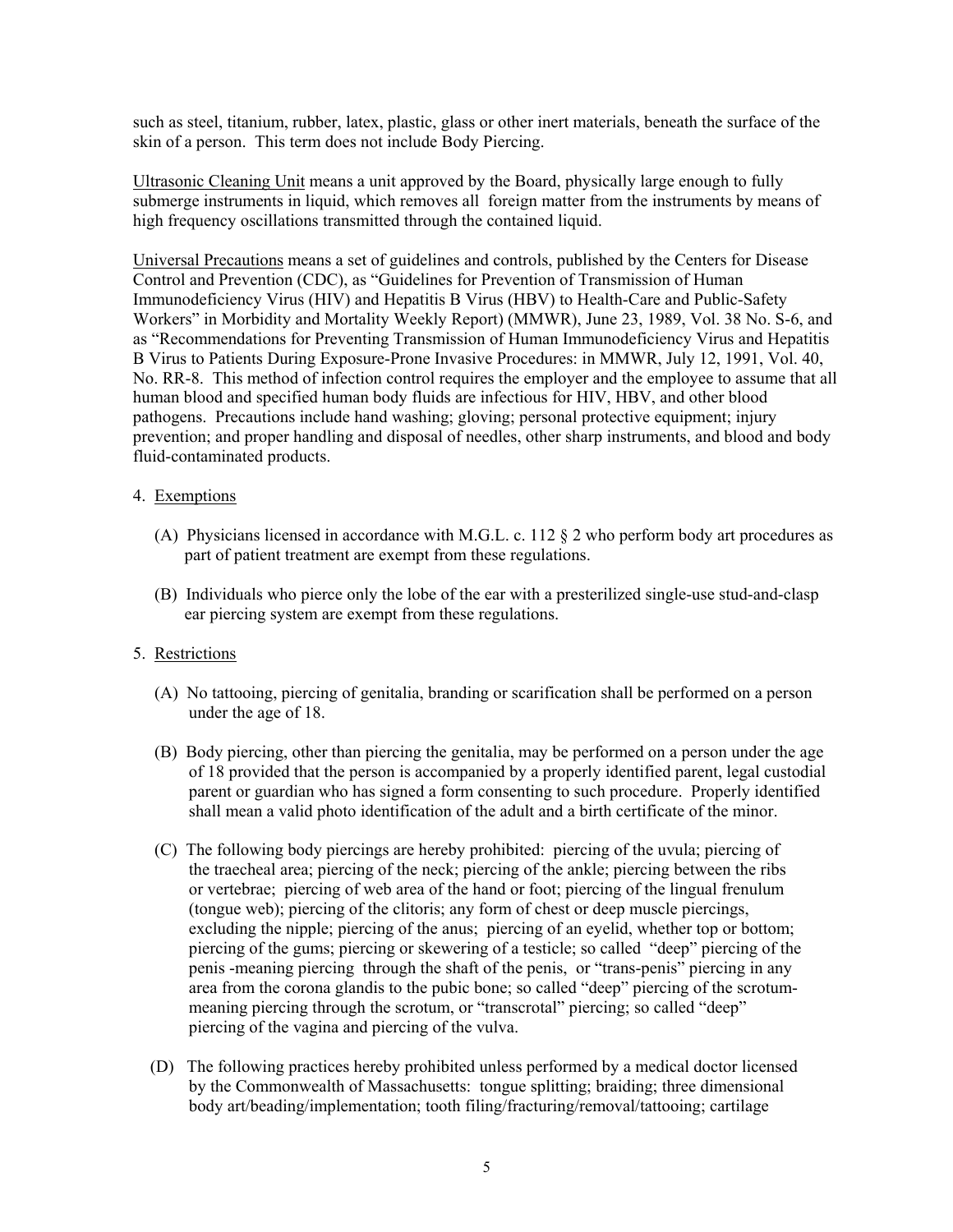modification; amputation; genital modification; introduction of saline or other liquids.

#### 6. Operation of Body Art Establishments

 Unless otherwise ordered or approved by the Board, each body art establishment shall be constructed, operated and maintained to meet the following minimum requirements:

#### (A) Physical Plant

- (1) Walls, floors, ceilings, and procedure surfaces shall be smooth, durable free of open holes or cracks, light-colored, washable, and in good repair. Walls, floors, and ceilings shall be maintained in a clean condition. All procedure surfaces, including client chairs/benches, shall be of such construction as to be easily cleaned and sanitized after each client.
- (2) Solid partitions or walls extending from floor to ceiling shall separate the establishment' s space from any other room used for human habitation, any food establishment or room where food is prepared, any hair salon, any retail sales, or any other such activity that may cause potential contamination of work surfaces.
- (3) The establishment shall take all measures necessary to ensure against the presence or breeding of insects, vermin, and rodents within the establishment.
- (4) Each practitioner shall have a minimum of 45 square feet of floor space. Each establishment shall have an area that may be screened from public view for clients requesting privacy. Multiple body art stations shall be separated by a dividers or partition at a minimum.
- (5) The establishment shall be well ventilated and provided with an artificial light source equivalent to at least 20 foot candles 3 feet off the floor, except that at least 100 foot candles shall be provided at the level where the body art procedure is being performed, where instruments and sharps are assembled and all cleaning areas.
- (6) All electrical outlets in practitioner areas and cleaning areas shall be equipped with approved ground fault (GFCI) protected receptacles.
- (7) A separate, readily accessible hand sink with hot and cold running water under pressure, preferably equipped with wrist or foot-operated controls and supplied with liquid soap, and disposable paper towels stored in fixed dispensers shall be readily accessible within the establishment. Each practitioner shall have a hand sink.
- (8) There shall be a sharps container in each practitioner area and each cleaning area.
- (9) There shall be a minimum of one toilet room containing a toilet and sink. The toilet room shall be provided with toilet paper, liquid hand soap and paper towels stored in a fixed dispenser.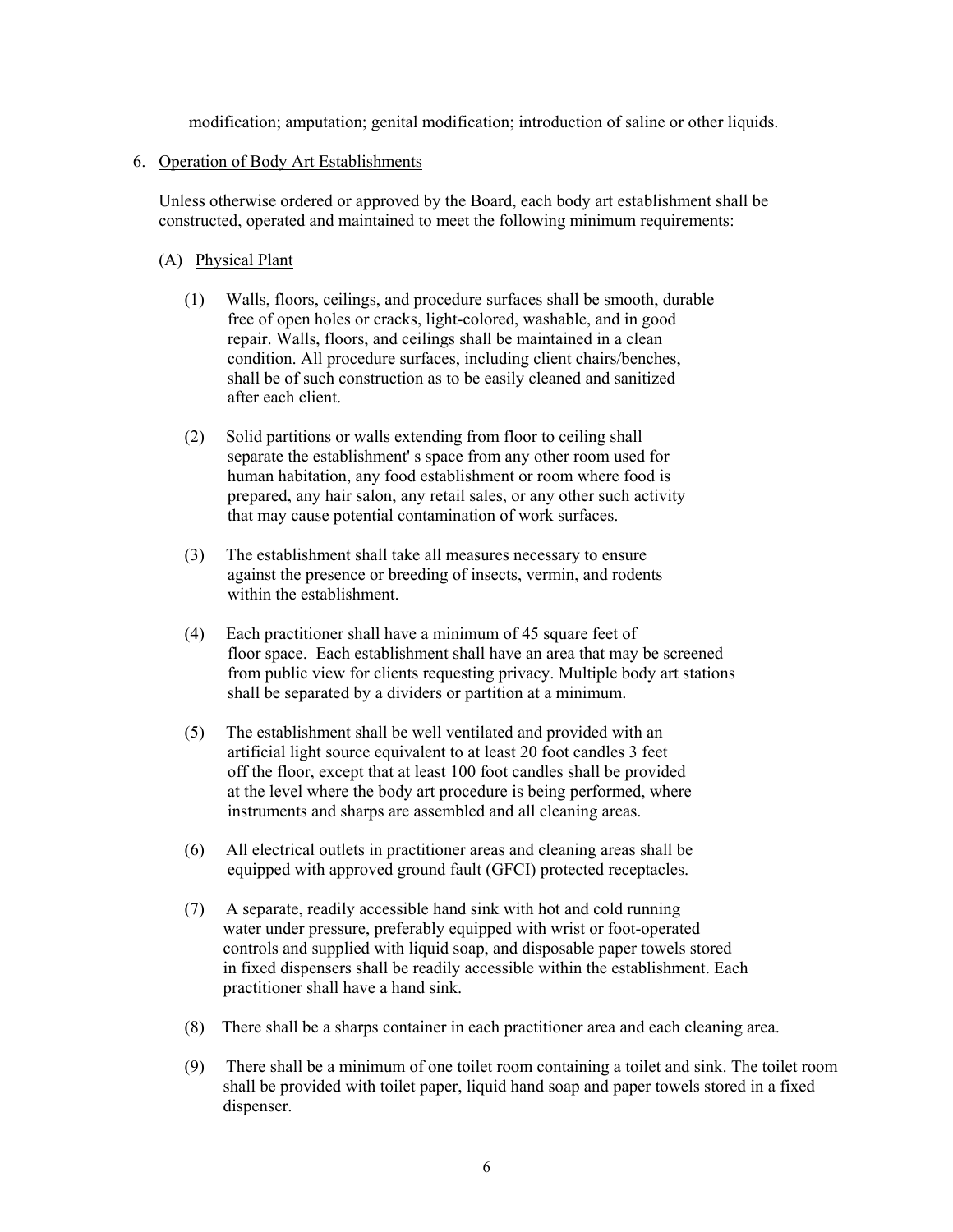- (10) At least one covered, foot operated waste receptacle shall be provided in each practitioner area and each toilet room. Receptacles in the practitioner area shall be emptied daily. Solid waste shall be stored in covered, leakproof, rodent-resistant containers and shall be removed from the premises at least weekly.
- (11) At least one janitorial sink shall be provided in each body art establishment for use in cleaning the establishment and proper disposal of non-contaminated liquid wastes in accordance with all applicable Federal, state and local laws. Said sink shall be of adequate size equipped with hot and cold running water under pressure and permit the cleaning of the establishment and any equipment used for cleaning.
- (12) All instruments and supplies shall be stored in clean, dry, and covered containers. Containers shall be kept in a secure area specifically dedicated to the storage of all instruments and supplies.
- (13) The establishment shall have a cleaning area. Every cleaning area shall have an area for the placement of an autoclave or other sterilization unit located or positioned a minimum of 36 inches from the required ultrasonic cleaning unit.
- (14) Every cleaning area shall have an instrument sink used exclusively for the cleaning of instruments. Every instrument sink shall be of adequate size and equipped with hot and cold running water under pressure so as to permit the cleaning of instruments used in body art activity.
- (15) The establishment shall have a customer waiting area, exclusive and separate from any workstation, instrument storage area, cleaning area or any other area in the body art establishment used for body art activity.
- (16) No animals of any kind shall be allowed. in a body art establishment except service animals used by persons with disabilities (e.g., Seeing Eye dogs). Fish aquariums shall be allowed in waiting rooms and nonprocedural areas.
- (17) Smoking, eating, or drinking is prohibited in the area where body art is performed, with the exception of non-alcoholic fluids being offered to a client during or after a body art procedure.
- (B) Requirements for Single Use Items Including Inks, Dyes and Pigments
	- (1) Single-use items shall not be used on more than one client for any reason. After use, all single-use sharps shall be immediately disposed of in approved sharps containers pursuant to 105 CMR 480.000.
	- (2) All products applied to the skin, such as but not limited to body art stencils, applicators, gauze and razors, shall be single use and disposable.
	- (3) Hollow bore needles or needles with a cannula shall not be reused.
	- (4) All inks, dyes, pigments, solid core needles, and equipment shall be specifically manufactured for performing body art procedures and shall be used according to manufacturer's instructions.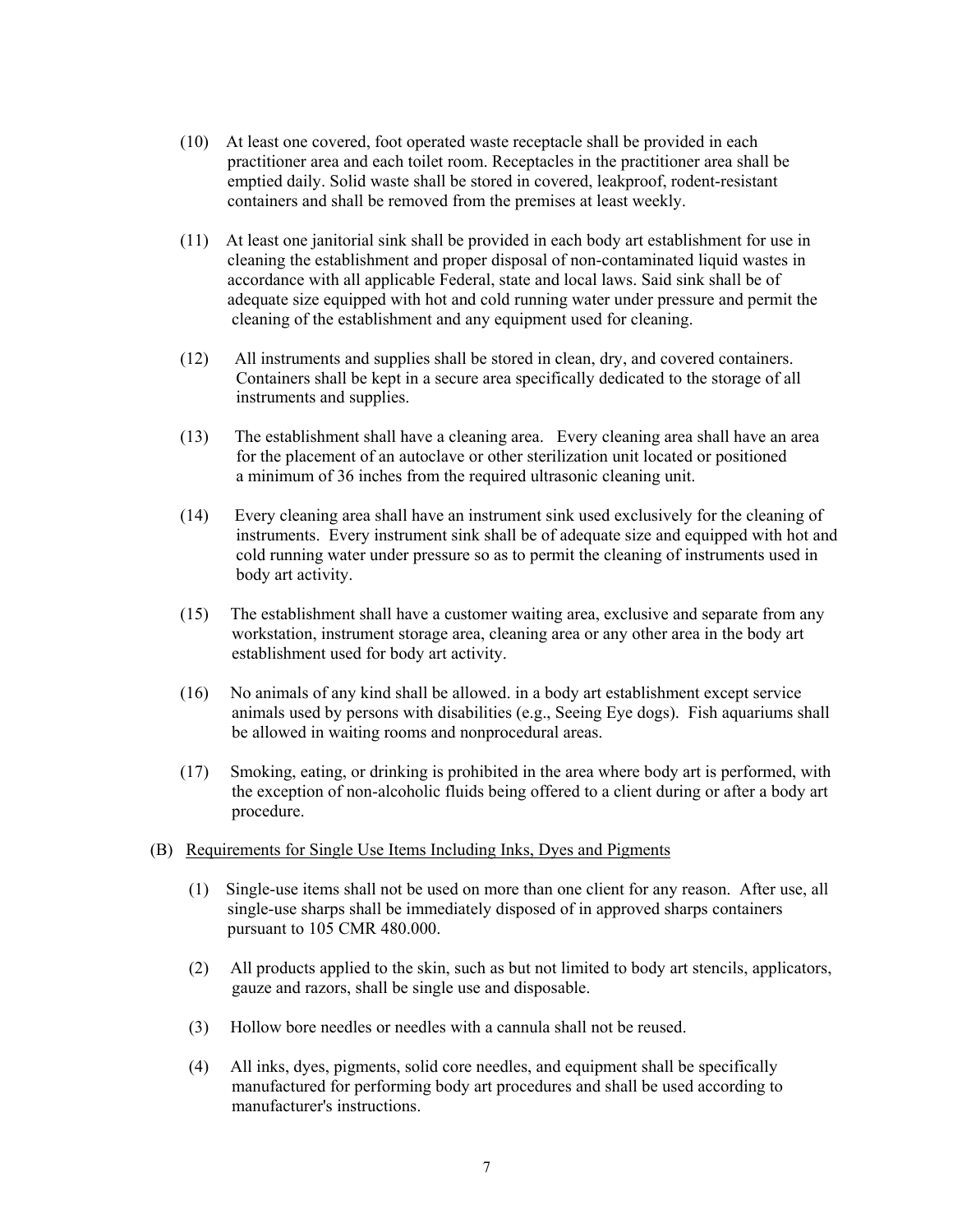- (5) Inks, dyes or pigments may be mixed and may only be diluted with water from an approved potable source. Immediately before a tattoo is applied, the quantity of the dye to be used shall be transferred from the dye bottle and placed into single-use paper cups or plastic cups. Upon completion of the tattoo, these single-use cups or caps and their contents shall be discarded.
- (C) Sanitation and Sterilization Measures and Procedures
	- (1) All non-disposable instruments used for body art, including all reusable solid core needles, pins and stylets, shall be cleaned thoroughly after each use by scrubbing with an appropriate soap or disinfectant solution and hot water, (to remove blood and tissue residue), and shall be placed in an utrasonic unit sold for cleaning purposes under approval of the U.S. Food and Drug Administration and operated in accordance with manufacturer's instructions.
	- (2) After being cleaned, all non-disposable instruments used for body art shall be packed individually in sterilizer packs and subsequently sterilized in a steam autoclave sold for medical sterilization under approval of the U.S. Food and Drug Administration. All sterilizer packs shall contain either a sterilizer indicator or internal temperature indicator. Sterilizer packs must be dated with an expiration date not to exceed six (6) months.
	- (3) The autoclave shall be used, cleaned, and maintained according to manufacturer's instruction. A copy of the manufacturer's recommended procedures for the operation of the autoclave must be available for inspection by the Board. Autoclaves shall be located away from workstations or areas frequented by the public.
	- (4) Each holder of a permit to operate a body art establishment shall demonstrate that the autoclave used is capable of attaining sterilization by monthly spore destruction tests. These tests shall be verified through an independent laboratory. The permit shall not be issued or renewed until documentation of the autoclave's ability to destroy spores is received by the Board. These test records shall be retained by the operator for a period of three (3) years and made available to the Board upon request.
	- (5) All instruments used for body art procedures shall remain stored in sterile packages until just prior to the performance of a body art procedure. After sterilization, the instruments used in body art procedures shall be stored in a dry, clean cabinet or other tightly covered container reserved for the storage of such instruments.
	- (6) Sterile instruments may not be used if the package has been breached or after the expiration date without first repackaging and resterilizing.
	- (7) If the body art establishment uses only sterile single-use, disposable instruments and products, and uses sterile supplies, an autoclave shall not be required.
	- (8) When assembling instruments used for body art procedures, the practitioner shall wear sterile disposable medical gloves and use medically recognized sterile techniques to ensure that the instruments and gloves are not contaminated.
	- (9) Reusable cloth items shall be mechanically washed with detergent and mechanically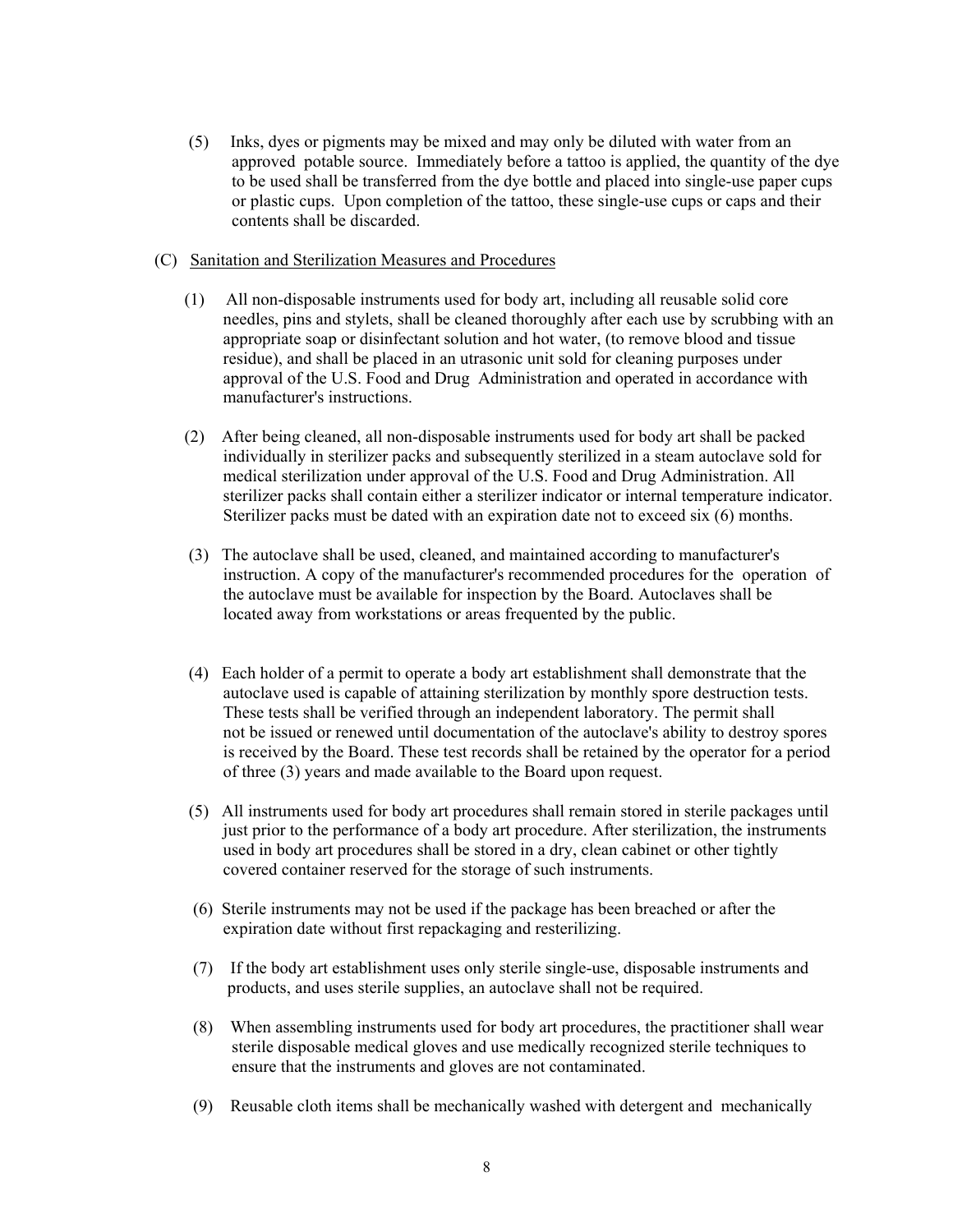dried after each use. The cloth items shall be stored in a dry, clean environment until used. Should such items become contaminated directly or indirectly with bodily fluids, the items shall be washed in accordance with standards applicable to hospitals and medical care facilities, at a temperature of 160ºF or a temperature of 120ºF with the use of chlorine disinfectant.

(D) Posting Requirements

The following shall be prominently displayed:

- (1) A Disclosure Statement, a model of which shall be available from the Board. A Disclosure Statement shall also be given to each client, advising him/her of the risks and possible consequences of body art procedures.
- (2) The name, address and phone number of the Board of Health.
- (3) An Emergency Plan, including:
	- (a) a plan for the purpose of contacting police, fire or emergency medical services in the event of an emergency;
	- (b) a telephone in good working order shall be easily available and accessible to all employees and clients during all hours of operation; and
	- (c) a sign at or adjacent to the telephone indicating the correct emergency telephone numbers.
- (4) An occupancy and use permit as issued by the local building official.
- (5) A current establishment permit.
- (6) Each practitioner's permit.
- (E) Establishment Recordkeeping

The establishment shall maintain the following records in a secure place for a minimum of three (3) years, and such records shall be made available to the Board upon request:

- (1) Establishment information, which shall include:
	- (a) establishment name;
	- (b) hours of operation;
	- (c) owner's name and address;
	- (d) a complete description of all body art procedures performed;
	- (e) an inventory of all instruments and body jewelry, all sharps, and all inks used for any and all body art procedures, including names of manufacturers and serial or lot numbers, if applicable. invoices or packing slips shall satisfy this requirement;
	- (f) A Material Safety Data Sheet, when available, for each ink and dye used by the establishment;
	- (g) copies of waste hauler manifests
	- (h) copies of commercial biological monitoring tests
	- (I ) Exposure Incident Report (kept permanently)
	- (j) a copy of these regulations.
- (2) Employee information, which shall include: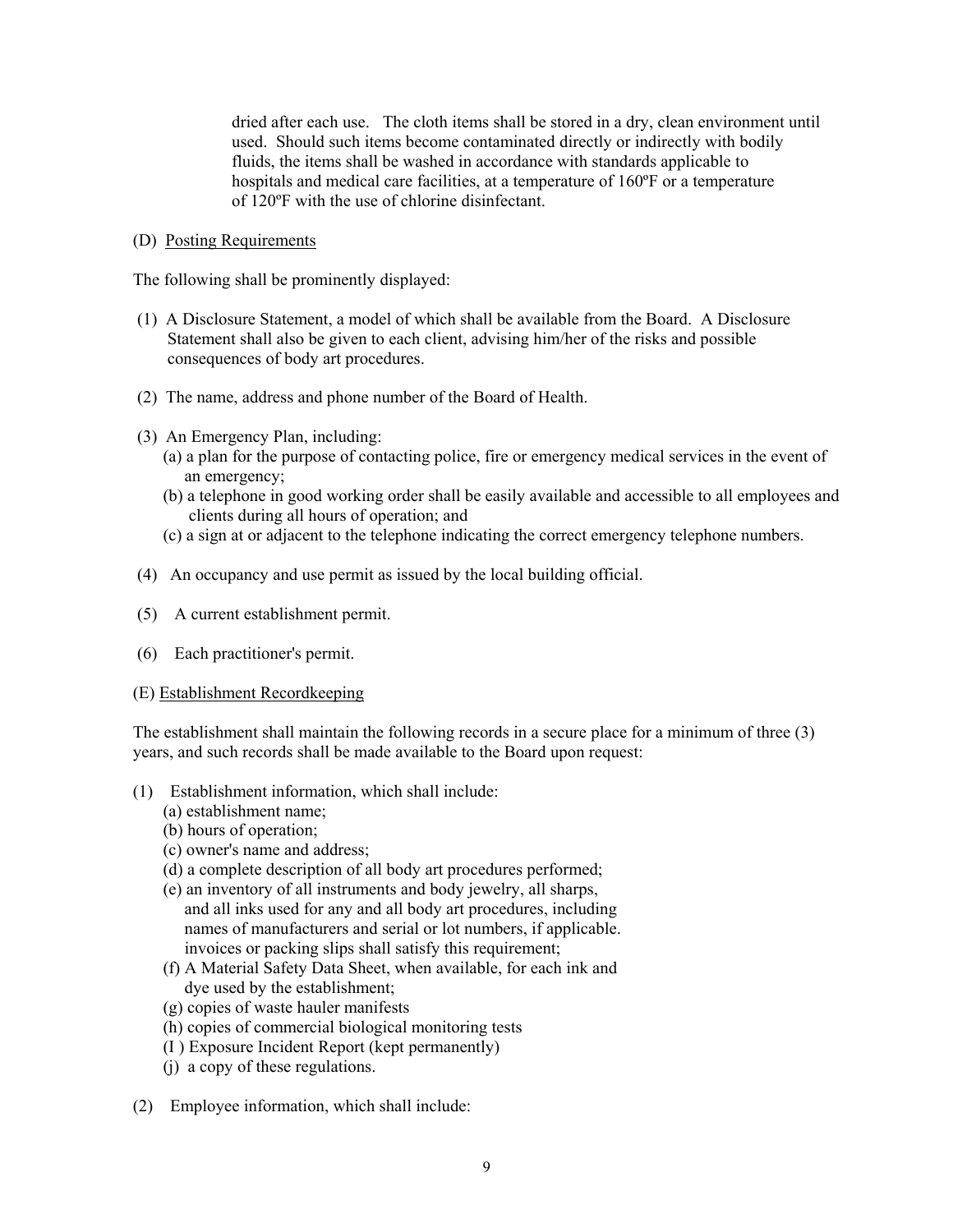- (a) full legal names and exact duties;
- (b) date of birth;
- (c) home address;
- (d) home /work phone numbers;
- (e) identification photograph;
- (f) dates of employment;
- (g) Proof that all practitioners have either completed or were offered and declined, in writing, the hepatitis B vaccination series.
- (h) training records
- (3) Client Information, which shall include:
	- (a) name;
	- (b) age and valid photo identification
	- (c) address of the client;
	- (d) date of the procedure;
	- (e) name of the practitioner who performed the procedure(s);
	- (f) description of procedure(s) performed and the location on the body;
	- (g) a signed consent form as specified by  $7(D)(2)$ ; and,
	- (h) if the client is a person under the age of 18, proof of parental or guardian identification, presence and consent including a copy of the photographic identification of the parent or guardian.

Client information shall be kept confidential at all times.

- (4) Exposure Control Plan
	- (a) Each establishment shall create, update, and comply with an Exposure Control Plan. The Plan shall be submitted to the Board for review so as to meet all of the requirements of OSHA regulations, to include, but not limited to, 29 Code of Federal Regulation 1910.1030 OSHA Bloodborne Pathogens Standards et seq, as amended from time to time. A copy of the Plan shall be maintained at the Body Art Establishment at all times and shall be made available to the Board upon request.
- (F) No person shall establish or operate a Mobile or Temporary Body Art Establishment.

# 7. Standards of Practice

Practitioners are required to comply with the following minimum health standards:

- (A ) A practitioner shall perform all body art procedures in accordance with Universal Precautions set forth by the U.S Centers for Disease Control and Prevention.
- (B) A practitioner shall refuse service to any person who may be under the influence of alcohol or drugs.
- (C) Practitioners who use ear-piercing systems must conform to the manufacturers directions for use, and to applicable U.S. Food and Drug Administration requirements. No practitioner shall use an ear piercing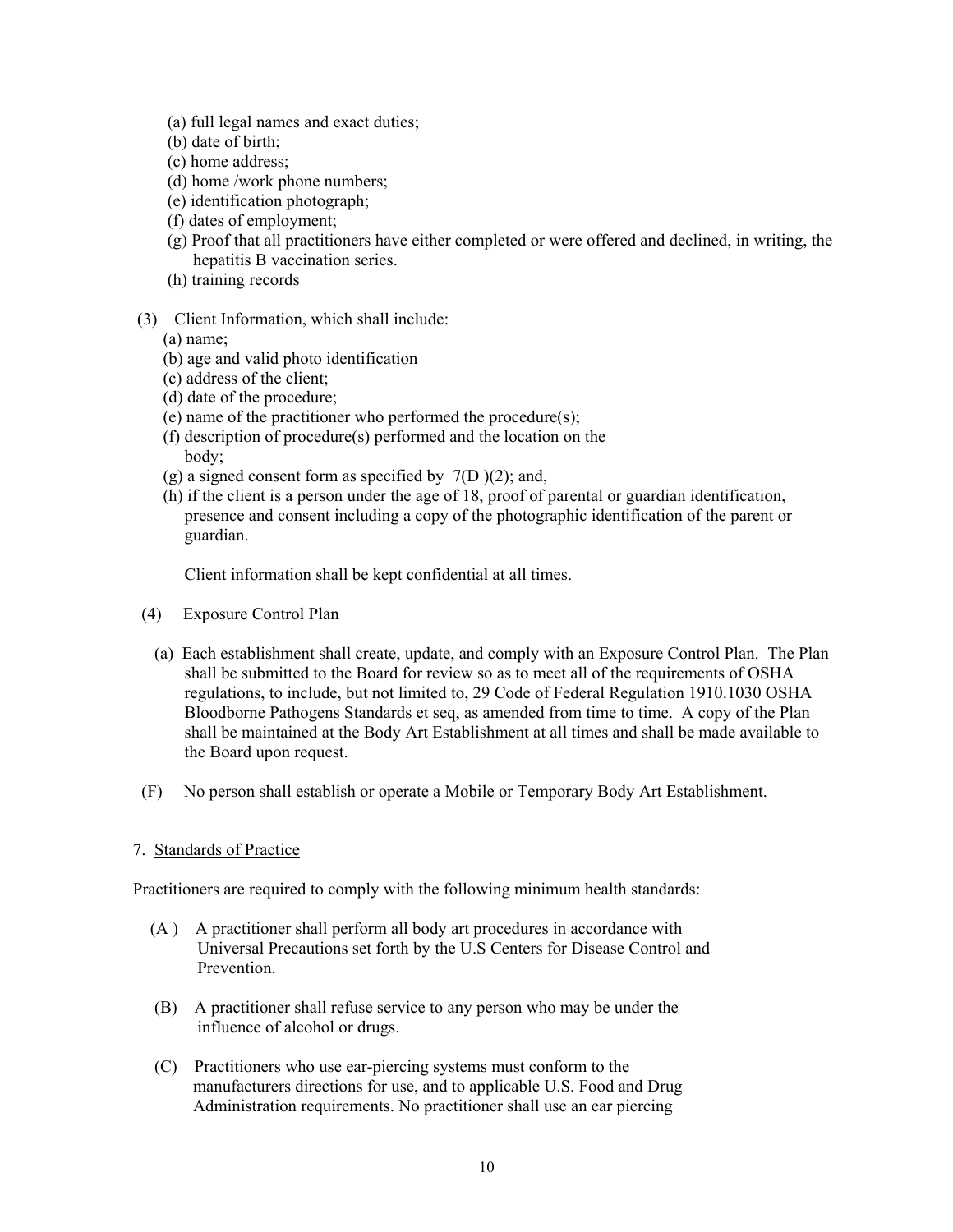system on any part of the client' s body other than the lobe of the ear.

- (D) Health History and Client Informed Consent. Prior to performing a body art procedure on a client, the practitioner shall:
- (1) Inform the client, verbally and in writing that the following health conditions may increase health risks associated with receiving a body art procedure:
	- (a) history of diabetes;
	- (b) history of hemophilia (bleeding);
	- (c) history of skin diseases, skin lesions, or skin sensitivities to soaps, disinfectants etc;
	- (d) history of allergies or adverse reactions to pigments, dyes, or other sensitivities;
	- (e) history of epilepsy, seizures, fainting, or narcolepsy;
	- (f) use of medications such as anticoagulants, which thin the blood and/or interfere with blood clotting; and
	- (g) any other conditions such as hepatitis or HIV.
- (2) Require that the client sign a form confirming that the above information was provided, that the client does not have a condition that prevents them from receiving body art, that the client consents to the performance of the body art procedure and that the client has been given the aftercare instructions as required by section 7(K).
- (E) A practitioner shall maintain the highest degree of personal cleanliness, conform to best standard hygienic practices, and wear clean clothes when performing body art procedures. Before performing body art procedures, the practitioner must thoroughly wash their hands in hot running water with liquid soap, then rinse hands and dry with disposable paper towels. This shall be done as often as necessary to remove contaminants.
- (F) In performing body art procedures, a practitioner shall wear disposable single-use gloves. Gloves shall be changed if they become pierced, torn, or otherwise contaminated by contact with any unclean surfaces or objects or by contact with a third person. The gloves shall be discarded, at a minimum, after the completion of each procedure on an individual client, and hands shall be washed in accordance with section (E) before the next set of gloves is put on. Under no circumstances shall a single pair of gloves be used on more than one person. The use of disposable single-use gloves does not preclude or substitute for handwashing procedures as part of a good personal hygiene program.
- (G) The skin of the practitioner shall be free of rash or infection. No practitioner affected with boils, infected wounds, open sores, abrasions, weeping dermatological lesions or acute respiratory infection shall work in any area of a body art establishment in any capacity in which there is a likelihood that that person could contaminate body art equipment, supplies, or working surfaces with body substances or pathogenic organisms.
- (H) Any item or instrument used for body art that is contaminated during the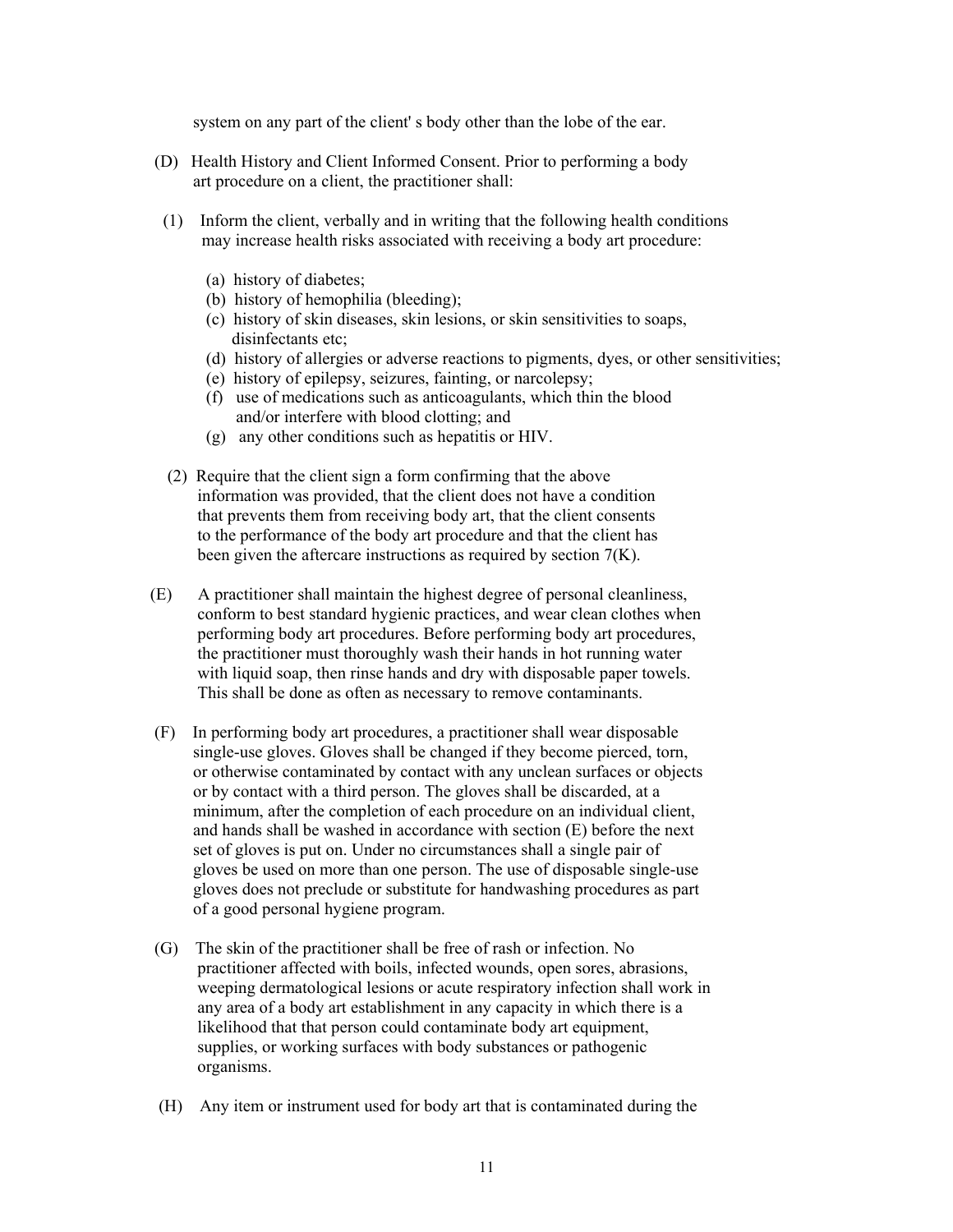procedure shall be discarded and replaced immediately with a new disposable item or a new sterilized instrument or item before the procedure resumes.

- (I) Preparation and care of a client's skin area must comply with the following :
	- (1) Any skin or mucosa surface to receive a body art procedure shall be free of rash or any visible infection.
	- (2) Before a body art procedure is performed, the immediate skin area and the areas of skin surrounding where body art procedure is to be placed shall be washed with soap and water or an approved surgical skin preparation. If shaving is necessary, single-use disposable razors or safety razors with single-service blades shall be used. Blades shall be discarded after each use, and reusable holders shall be cleaned and autoclaved after use. Following shaving, the skin and surrounding area shall be washed with soap and water. The washing pad shall be discarded after a single use.
	- (3) In the event of bleeding, all products used to stop the bleeding or to absorb blood shall be single use, and discarded immediately after use in appropriate covered containers, and disposed of in accordance with 105 CMR 480.000.
- (J) Petroleum jellies, soaps, and other products used in the application of stencils shall be dispensed and applied on the area to receive a body art procedure with sterile gauze or other sterile applicator to prevent contamination of the original container and its contents. The applicator or gauze shall be used once and then discarded.
- (K) The practitioner shall provide each client with verbal and written instructions on the aftercare of the body art site. The written instructions shall advise the client:
	- (1) on the proper cleansing of the area which received the body art;
	- (2) to consult a health care provider for:
		- (a) unexpected redness, tenderness or swelling at the site of the body art procedure;
		- (b) any rash;
		- (c) unexpected drainage at or from the site of the body art procedure; or
		- (d) a fever within 24 hours of the body art procedure; and
	- (3) of the address, and phone number of the establishment.

 A copy shall be provided to the client. A model set of aftercare instructions shall be made available by the Board.

 (L) Contaminated waste shall be stored, treated and disposed in accordance with 105 CMR 480.000: Storage and Disposal of Infectious or Physically Dangerous Medical or Biological Waste, State Sanitary Code, Chapter VIII.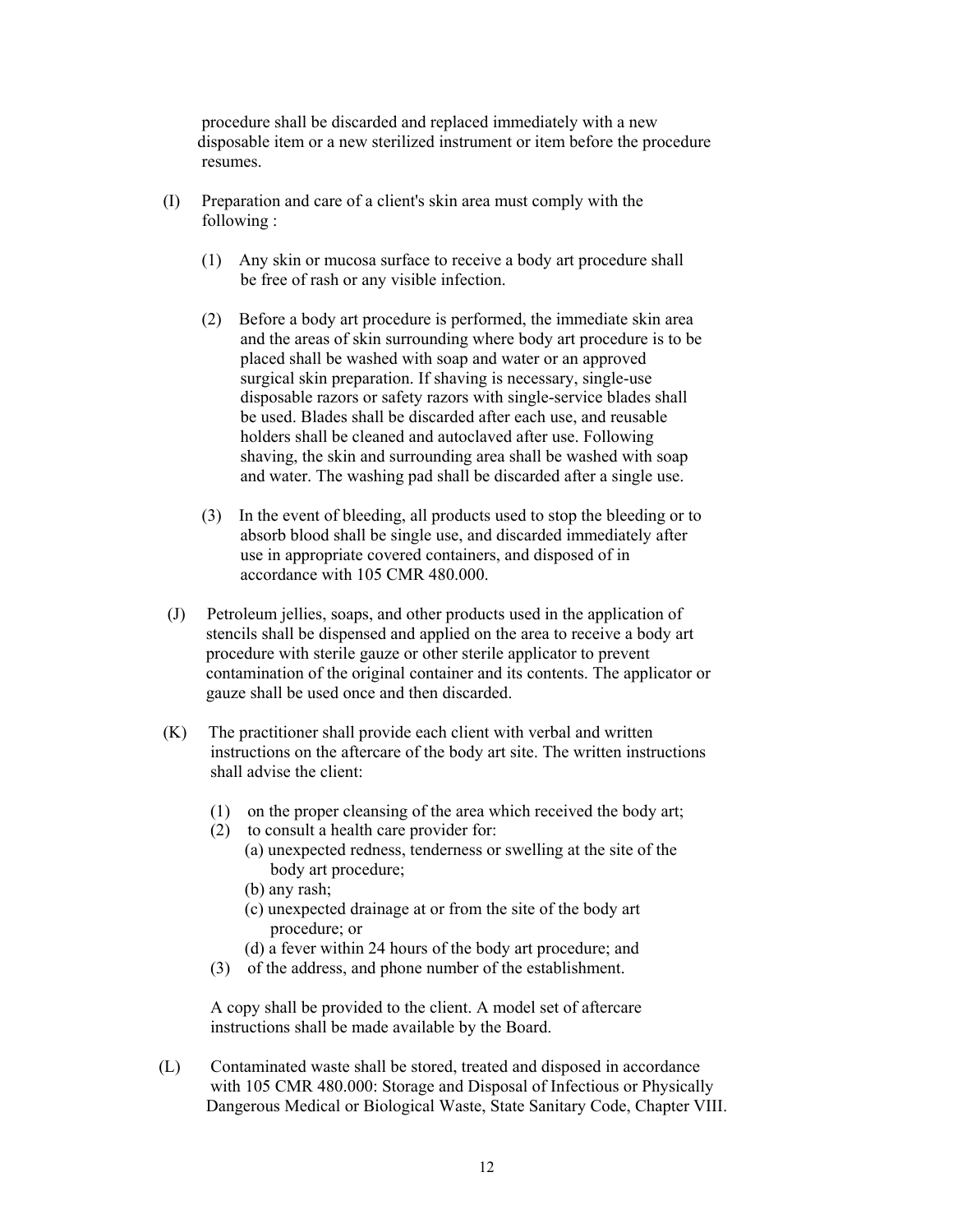# 8. Exposure Incident Report

An Exposure Incident Report shall be completed by the close of the business day during which an exposure has or might have taken place by the involved or knowledgeable body art practitioner for every exposure incident occurring in the conduct of any body art activity.

Each Exposure Incident Report shall contain:

- (1) A copy of the application and consent form for body art activity completed by any client or minor client involved in the exposure incident;
- (2) A full description of the exposure incident, including the portion of the body involved therein;
- (3) Instrument(s) or other equipment implicated;
- (4) Date and time of exposure; and
- (5) Information regarding any recommendation to refer to a physician or waiver to consult a physician by persons involved.

# 9. Injury and/or Complication Reports

A written report of any injury, infection complication or disease as a result of a body art procedure, or complaint of injury, infection complication or disease, shall be forwarded by the operator to the Board which issued the permit, with a copy to the injured client within five working days of its occurrence or knowledge thereof. The report shall include :

- (A) the name of the affected client;
- (B) the name and location of the body art establishment involved;
- (C) the nature of the injury, infection complication or disease;
- (D) the name and address of the affected client's health care provider, if any;
- (E) any other information considered relevant to the situation.

# 10. Complaints

- (A) The Board shall investigate complaints received about an establishment or practitioner's practices or acts, which may violate any provision of the Board's regulations.
- (B If the Board finds that an investigation is not required because the alleged act or practice is not in violation of the Board's regulations, then the Board shall notify the complainant of this finding and the reasons on which it is based.
- (C) If the Board finds that an investigation is required, because the alleged act or practice may be in violation of the Board's regulations, the Board shall investigate and if a finding is made that the act or practice is in violation of the Board's regulations, then the Board shall apply whatever enforcement action is appropriate to remedy the situation and shall notify the complainant of its action in this manner.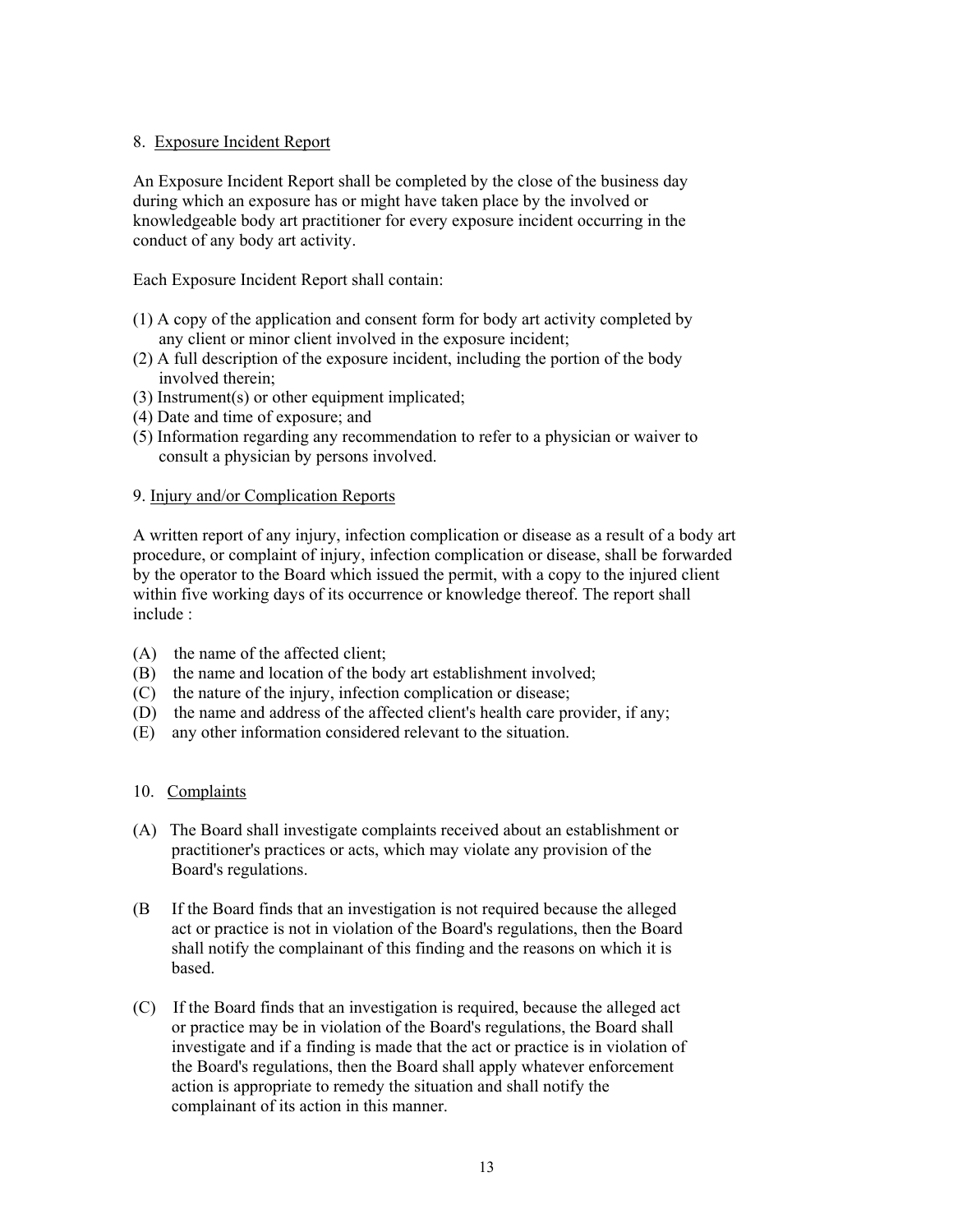#### 11. Application for Body Art Establishment Permit

- (A) No person may operate a body art establishment except with a valid permit from the Board.
- (B) Applications for a permit shall be made on forms prescribed by and available from the Board. An applicant shall submit all information required by the form and accompanying instructions. The term "application" as used herein shall include the original and renewal applications.
- (C) An establishment permit shall be valid from the date of issuance and for no longer than one year unless revoked sooner by the Board.
- (D) The Board shall require that the applicant provide, at a minimum, the following information in order to be issued an establishment permit:
	- (1) Name, address, and telephone number of:
		- (a) the body art establishment;
		- (b) the operator of the establishment; and
		- (c) the body art practitioner(s) working at the establishment;
	- (2) The manufacturer, model number, model year, and serial number, where applicable, of the autoclave used in the establishment;
	- (3) A signed and dated acknowledgement that the applicant has received, read and understood the requirements of the Board's body art regulations;
	- (4) A drawing of the floor plan of the proposed establishment to scale for a plan review by the Board, as part of the permit application process; and,
	- (5) Exposure Control Plan
	- (6) Such additional information as the Board may reasonably require.
- (E) Annual fee for the Body Art Establishment Permit shall be determined by the current approved fee schedule.
- (F) A permit for a body art establishment shall not be transferable from one place or person to another.
- (G) The Board or its agent shall conduct one or more preoperational inspections to verify that the establishment is constructed and equipped in accordance with the approved plans and has established standard operating procedures in compliance with this regulation.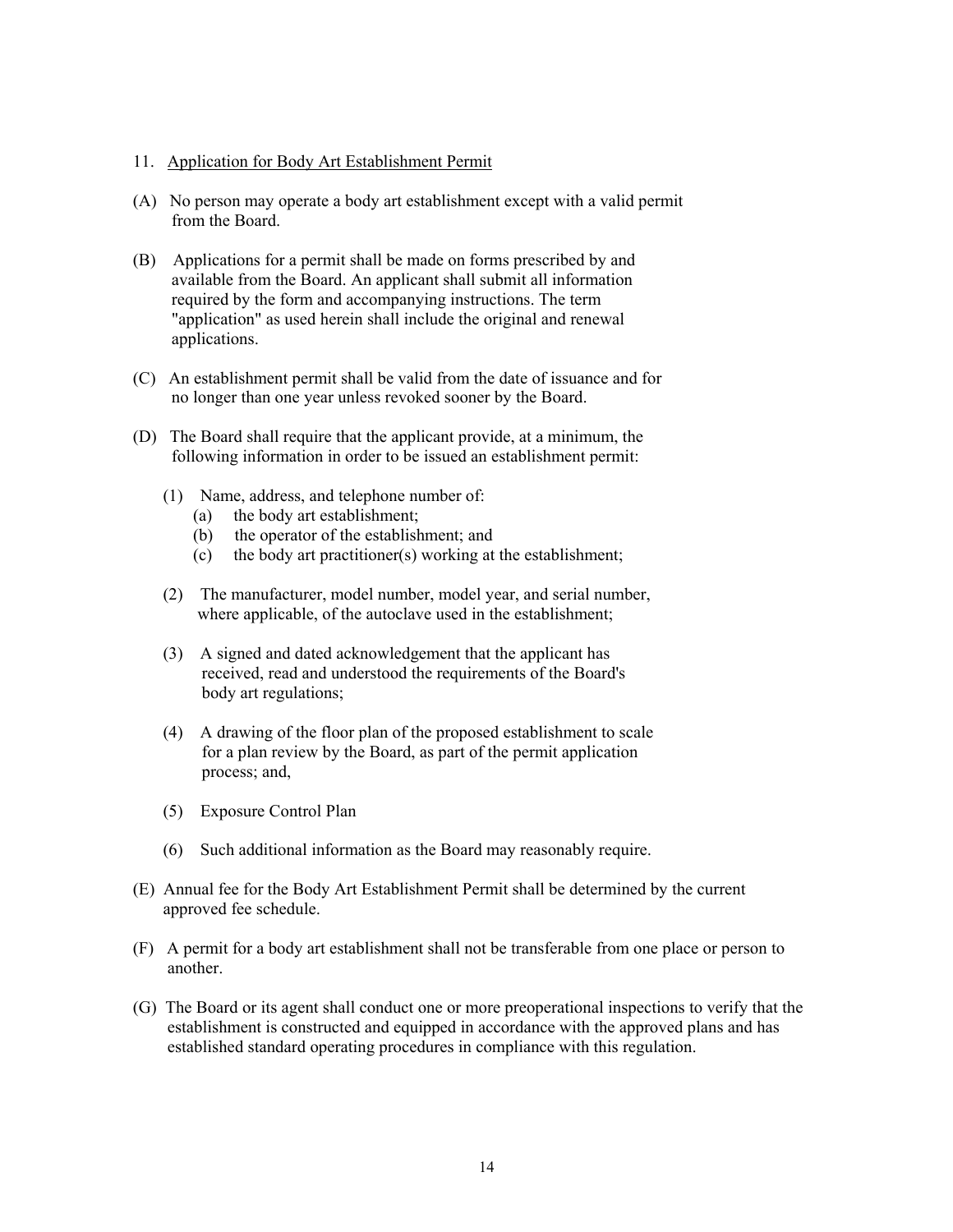- 12. Application for Body Art Practitioner Permit
- (A) No person shall practice body art or perform any body art procedure without first obtaining a practitioner permit from the Board.
- (B) Annual fee for Body Art Practitioners permit shall be determined by the current approved fee schedule.
- (C) A practitioner shall be a minimum of 18 years of age.
- (D) A practitioner permit shall be valid from the date of issuance and for no longer than one year unless revoked sooner by the Board.
- (E) Application for a practitioner permit shall include:
	- (1) name;
	- (2) date of birth;
	- (3) residence address;
	- (4) mailing address; (5) phone number; place(s) of employment as a practitioner; and
	- (7) training and/or experience as set out in (F) below.
- (F) Practitioner Training and Experience
	- (1) In reviewing an application for a practitioner permit, the Board may consider experience, training and/or certification acquired in other states that regulate body art.
	- (2) Training for all practitioners shall be approved by the Board and, at a minimum, shall include the following:
		- (a) bloodborne pathogen training program (or equivalent) which includes infectious disease control; waste disposal; handwashing techniques; sterilization equipment operation and methods; and sanitization, disinfection and sterilization methods and techniques; and
		- (b) Current certification in First Aid and cardiopulmonary resuscitation (CPR).

 Examples of courses approved by the Board include "Preventing Disease Transmission" (American Red Cross) and "Bloodborne Pathogen Training" (U.S. OSHA). Training/courses provided by professional body art organizations or associations or by equipment manufacturers may also be submitted to the Board for approval.

(3) The applicant for a body piercing practitioner permit shall provide documentation, acceptable to the Board, that s/he completed a course on anatomy, completed an examination on anatomy, or possesses an equivalent combination of training and experience deemed acceptable to the Board.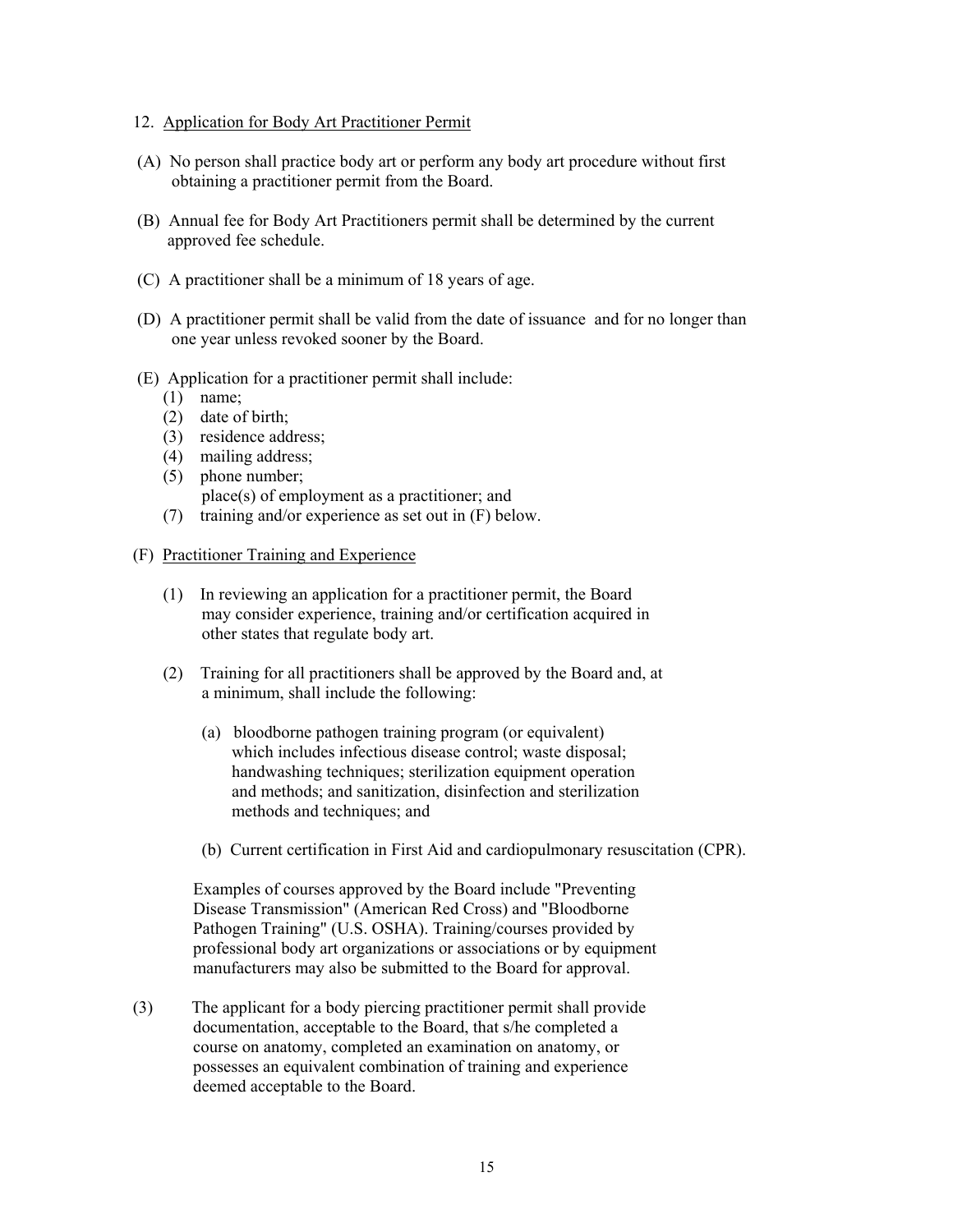- (4) The applicant for a tattoo, branding or scarification practitioner permit shall provide documentation, acceptable to the Board, that s/he completed a course on skin diseases, disorders and conditions, including diabetes, or completed an examination on skin diseases, disorders and conditions, including diabetes, or possesses a combination of training and experience deemed acceptable to the Board.
- (G) A practitioner's permit shall be conditioned upon continued compliance with all applicable provisions of these regulations.
- 13. Grounds for Suspension, Denial, Revocation or Refusal to Renew Permit
- (A) The Board may suspend a permit, deny a permit, revoke a permit or refuse to renew a permit on the following grounds, each of which, in and of itself, shall constitute full and adequate grounds for suspension, denial, revocation or refusal to renew:
	- (1) any actions which would indicate that the health or safety of the public would be at risk;
	- (2) fraud, deceit or misrepresentation in obtaining a permit, or its renewal ;
	- (3) criminal conduct which the Board determines to be of such a nature as to render the establishment, practitioner or applicant unfit to practice body art as evidenced by criminal proceedings resulting in a conviction, guilty plea, or plea of nolo contendere or an admission of sufficient facts;
	- (4) any present or past violation of the Board's regulations governing the practice of body art;
	- (5) practicing body art while the ability to practice is impaired by alcohol, drugs, physical disability or mental instability;
	- (6) being habitually drunk or being dependent on, or a habitual user of narcotics, barbiturates, amphetamines, hallucinogens, or other drugs having similar effects;
	- (7) knowingly permitting, aiding or abetting an unauthorized person to perform activities requiring a permit;
	- (8) continuing to practice while his/her permit is lapsed, suspended, or revoked; and
	- (9) having been disciplined in another jurisdiction in any way by the proper permitting authority for reasons substantially the same as those set forth in the Board's regulations.
	- (10) other just and sufficient cause which the Board may determine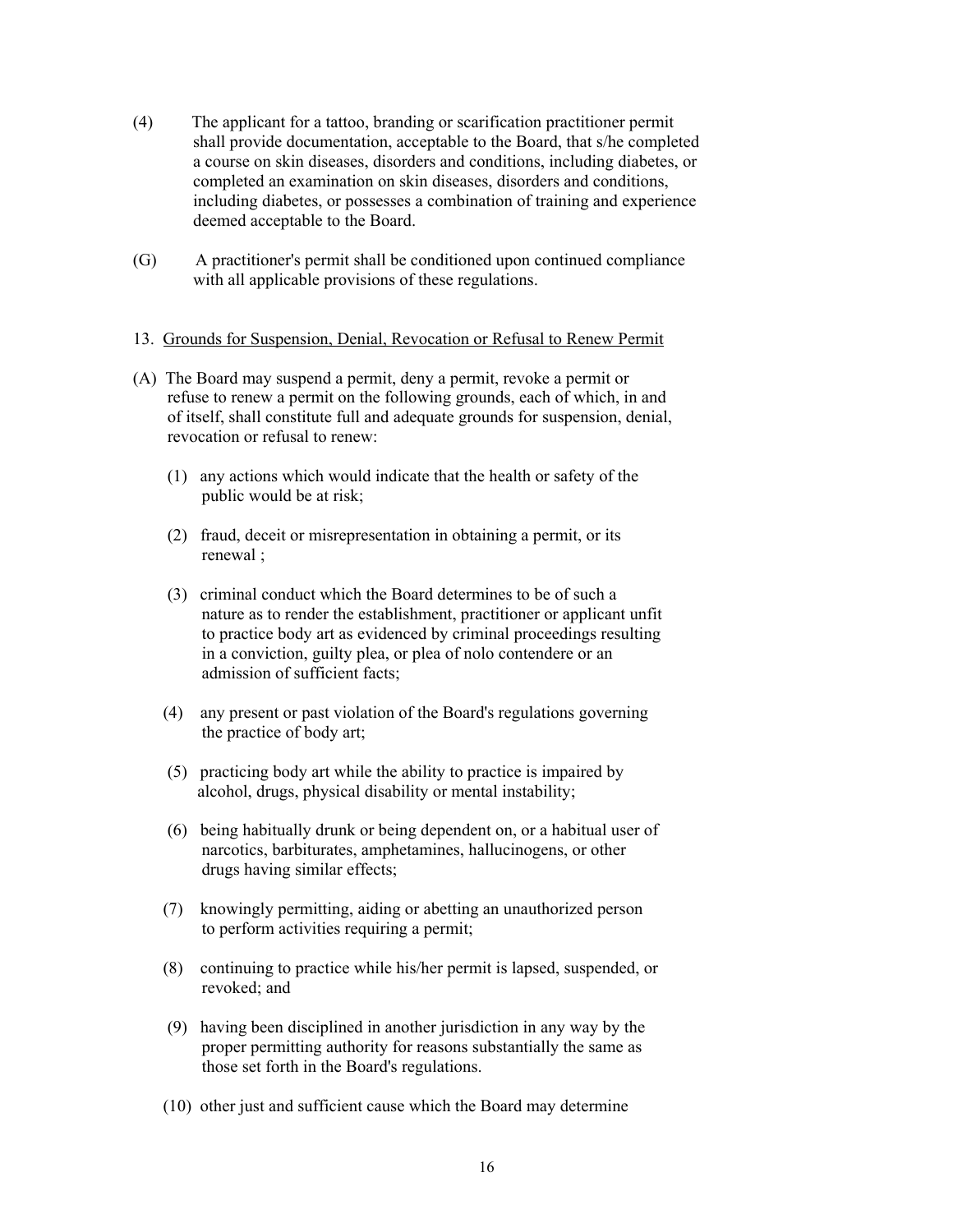would render the establishment, practitioner or applicant unfit to practice body art;

- (B) The Board shall notify an applicant, establishment or practitioner in writing of any violation of the Board's regulations, for which the Board intends to suspend, deny, revoke, or refuse to renew a permit. The applicant, establishment or practitioner shall have seven (7) days after receipt of such written notice in which to comply with the Board's regulations. The Board may suspend, deny, revoke or refuse to renew a permit, if the applicant, establishment or practitioner fails to comply after said seven (7) days subject to the procedure outlined in Section 14.
- (C) Applicants denied a permit may reapply at any time after denial.

# 14. Procedure for hearings

 The owner of the establishment or practitioner shall be given written notice of the Board's intent to hold a hearing for the purpose of suspension, revocation, denial or refusal to renew a permit. This written notice shall be served through a certified letter sent return receipt requested or by constable. The notice shall include the date, time and place of the hearing and the owner of the establishment or practitioner's right to be heard. The Board shall hold the hearing no later than 21 days from the date the written notice is received.

 In the case of a suspension of a permit as noted in Section 13, a hearing shall be scheduled no later than 21 days from the date of the suspension.

# 15. Severability

If any provision contained in the model regulations is deemed invalid for any reason, it shall be severed and shall not affect the validity of the remaining provisions.

# 16. Fine for Violation

The fine for a violation of any provision of these Rules and Regulations shall be \$100.00 per offense. Each day that a violation continues shall be deemed to be a separate offense.

# 17. Non-criminal Disposition

In accordance with MGL chapter 40, section 21D and Town of Ipswich By-Laws, whoever violates any provision of these Rules and Regulations may be penalized by non-criminal disposition.